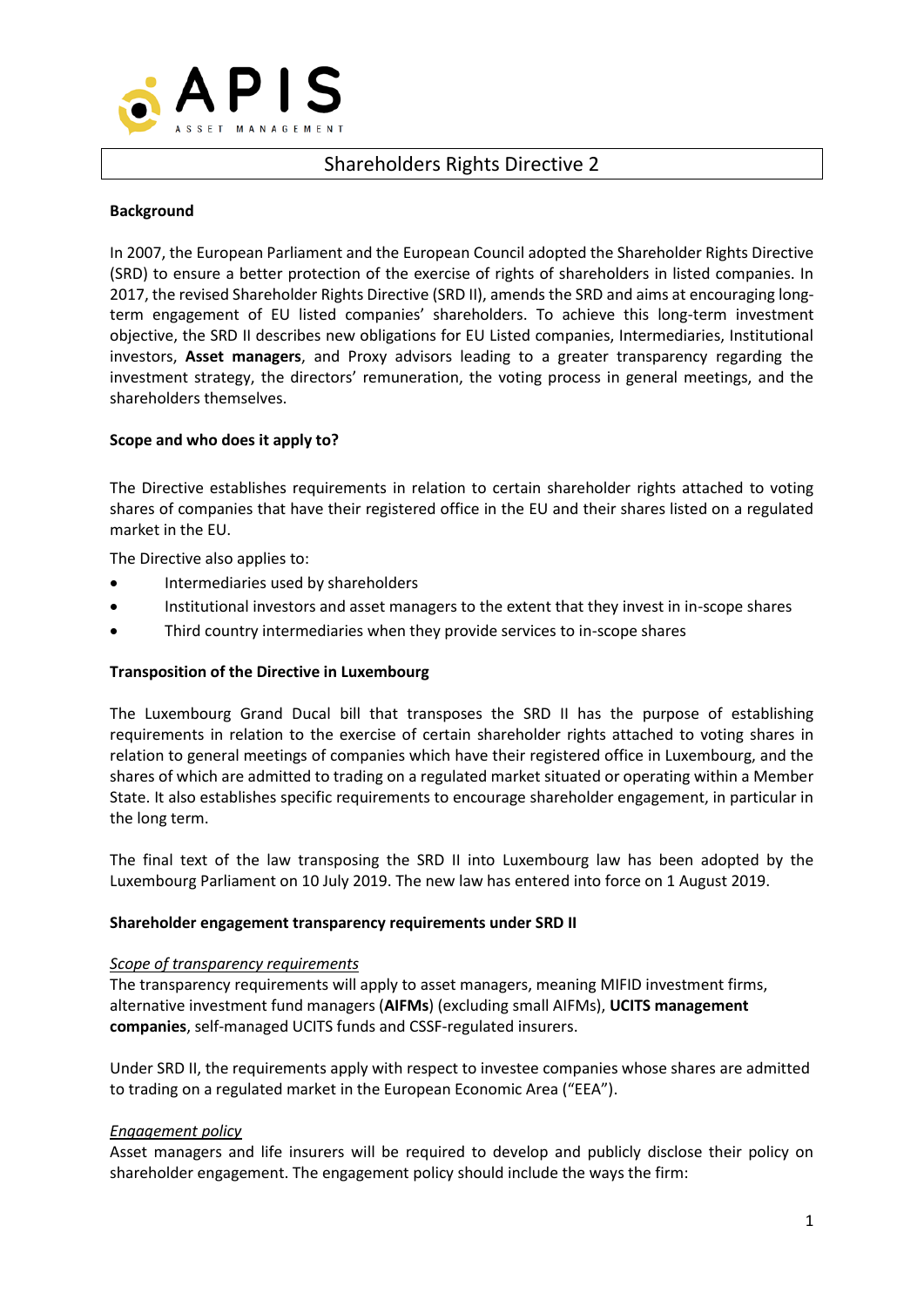

• integrates shareholder engagement in its investment strategy;

• monitors investee companies, including their (i) strategy, (ii) financial and non-financial performance and risk, (iii) capital structure, (iv) social and environmental impact, and (v) corporate governance;

- conducts dialogue with investee companies;
- exercises voting rights and other rights attached to shares;
- cooperates with other shareholders;
- communicates with relevant stakeholders of the investee companies; and
- manages actual and potential conflicts of interest in relation to the firm's engagement.

The engagement policy must be disclosed on the firm's website. The requirement will apply on a 'comply or explain' basis. If a firm does not comply with one or more requirements, it must publicly disclose with a clear and reasoned explanation why they have chosen not to do so.

Firms will need to review their existing engagement policies to identify whether they comply with these requirements of SRD II. The FCA indicated in its policy statement that if firms have not updated their shareholder engagement policy by 10 June 2019, for an initial period those firms may choose to explain on their website that an updated policy is in the process of being developed or that the firm is considering whether or not to have one.

### *Implementation of engagement policy*

Asset managers and life insurers will be required to publicly disclose how their engagement policy has been implemented, including:

- a general description of voting behavior;
- an explanation of the most significant votes they have participated in;
- an explanation of their use of proxy advisors; and
- how they have cast votes at the general meetings of companies in which they hold shares (subject to an exception for "insignificant votes").

This information is required to be made available fee of charge on the firm's website.

### *Transparency of Asset Managers*

To help asset owners (institutional investors) evaluate whether asset managers act in their best long term interests, asset managers will be required to disclose to certain types of institutional investor various information on at least an annual basis. That information must include:

- how their investment strategy and their implementation thereof contributes to the medium to long-term performance of the assets of the institutional investor or the fund;
- certain key information, including (i) key material medium to long term risks associated with the investments, (ii) portfolio composition, (iii) turnover, (iv) turnover costs, (v) the use of proxy advisors for the purpose of engagement activities, (vi) the firm's policy on securities lending and how it is applied to fulfil its engagement activities if applicable;
- whether, and if so, how the asset manager makes investment decisions based on evaluation of medium to long term performance of the investee company including non-financial performance; and
- whether any conflicts of interest have arisen in connection with their engagement, and if so, how the asset manager has dealt with these conflicts.